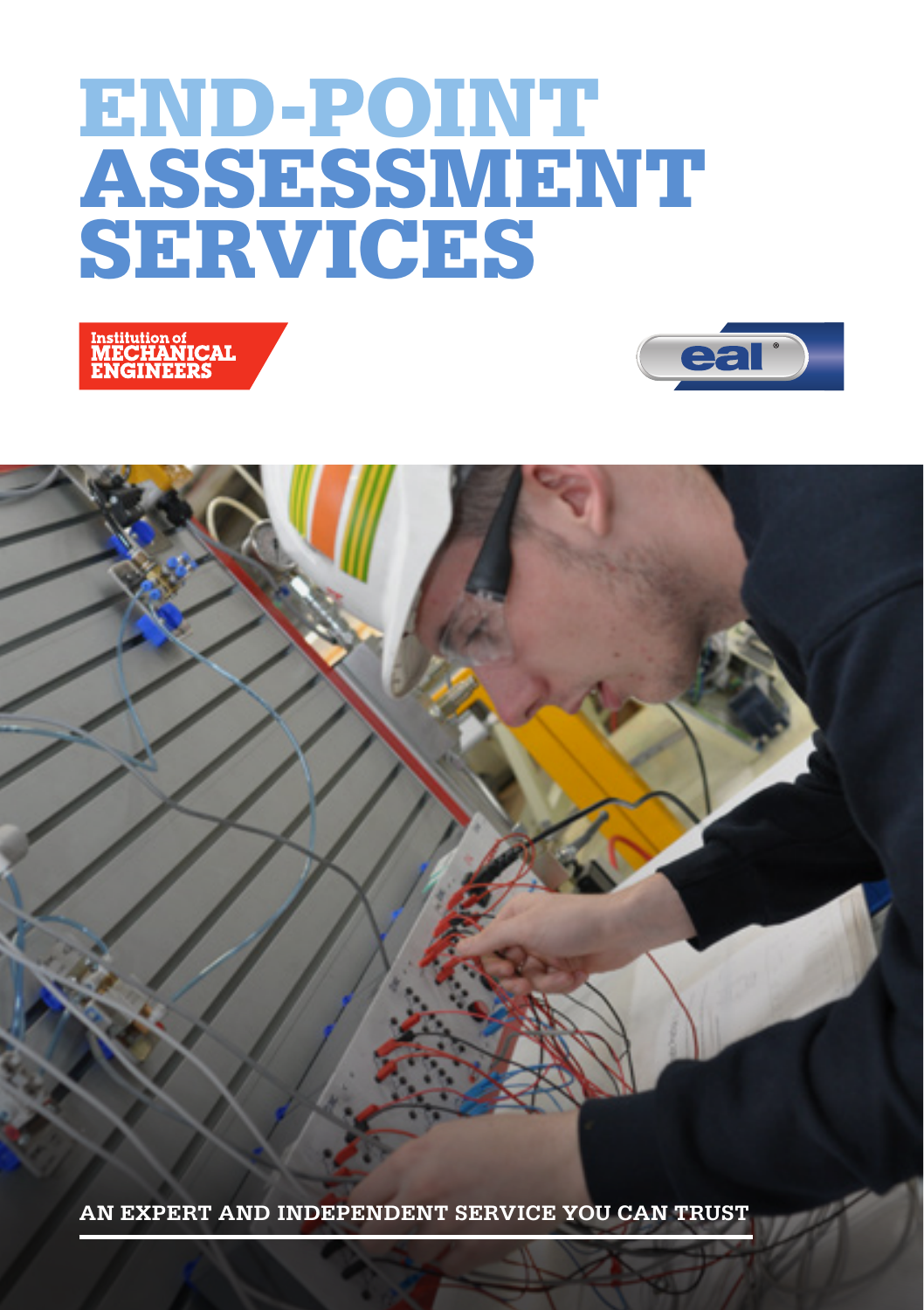

GOVERNMENT REFORMS HAVE CHANGED THE WAY APPRENTICESHIPS ARE FUNDED AND DELIVERED IN ENGLAND.

NEW APPRENTICESHIP STANDARDS, THE APPRENTICESHIP LEVY, A NEW ONLINE APPRENTICESHIP SERVICE AND CHANGES TO ASSESSMENT METHODS HAVE ALL BEEN INTRODUCED.

All apprenticeship standards must now contain an End-Point Assessment (EPA). This final stage of the apprenticeship is separate to any qualifications or other assessment that the apprentice may undertake. On successful completion of the EPA. apprentices will receive their apprenticeship certificate.

EAL and the Institution of Mechanical Engineers have combined their expertise to offer an exceptional EPA service for apprenticeships in the advanced manufacturing and engineering sector.

EAL is a specialist skills partner and awarding organisation committed to delivering solutions which give real value to all learners.

The Institution of Mechanical Engineers is a leading professional engineering institution committed to supporting and recognising the contribution of apprenticeships to UK industry.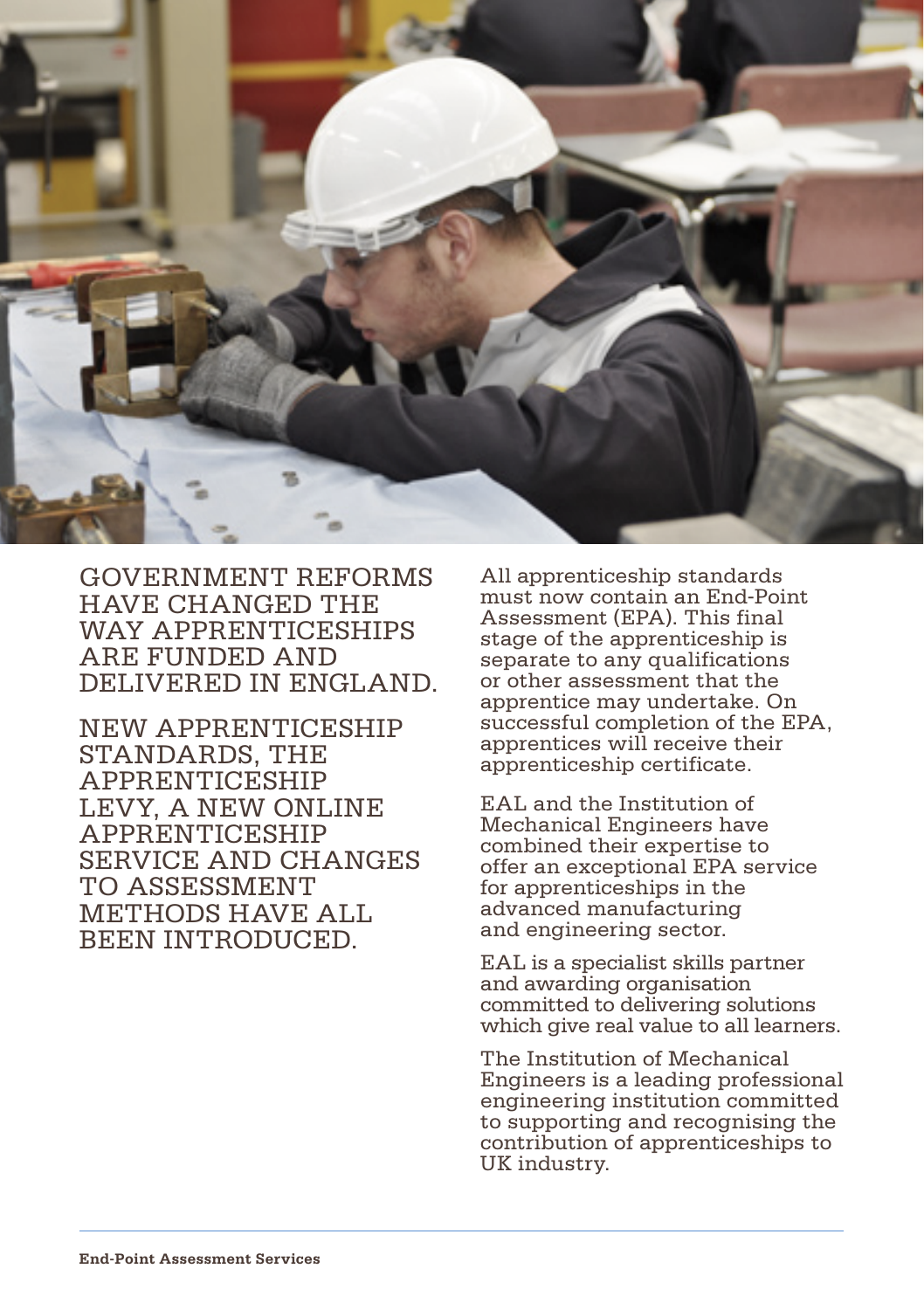# WHY CHOOSE US?

Both EAL and the Institution are on the government's approved register ensuring that the EPA is carried out by an independant organisation.

We offer an EPA service based on trust, quality, support and expertise:

# **TRUST**

- • Be reassured you are working with two established organisations offering a unique and specialist solution
- Save time and money with our one-stop service - especially if you have an existing relationship with us via the Institution's Approved Schemes or work with an **EAL** Approved Centre
- • Be confident in the knowledge that we are on the Register of End-Point Assessment Organisations

# **QUALITY**

- Receive high-quality resources and materials that support you through the entire EPA process
- • Provide a clear career progression route for your apprentices from EPA to professional registration to Continuing Professional Development (CPD)

# **SUPPORT**

- • Be reassured that during a time of change we offer the latest updates in industry technical standards and policy
- • Receive dedicated support and advice from our business teams who are always on hand to help you

## **EXPERTISE**

- • Benefit from the combined engineering expertise of two driving forces in the sector
- Receive a high level service from experienced sector assessors who will ensure your apprentices meet nationally and internationally recognised occupational standards

## WHAT'S INVOLVED IN AN EPA?

Each apprenticeship standard has its own assessment plan, which specifies the assessment methods that must be used. Assessment methods may vary.

# **EPA PROCESS EXAMPLE**

**Foundation and Development Stages**

On and off-the-job training Achievement of mandatory qualifications

#### **Gateway Stage**

Check to ensure foundation and development stage requirements are met and learner is ready to progress to next stage

#### **Viva Interview**

Interview with apprentice to assess occupational competence Portfolio of work review

#### **Competence Interview**

Apprentice assessed against the relevant level of UK Standard for Professional Engineering Competence (UK-SPEC)

#### **Completion and Certification**

Application to Education and Skills Funding Agency (ESFA) for apprenticeship certificate